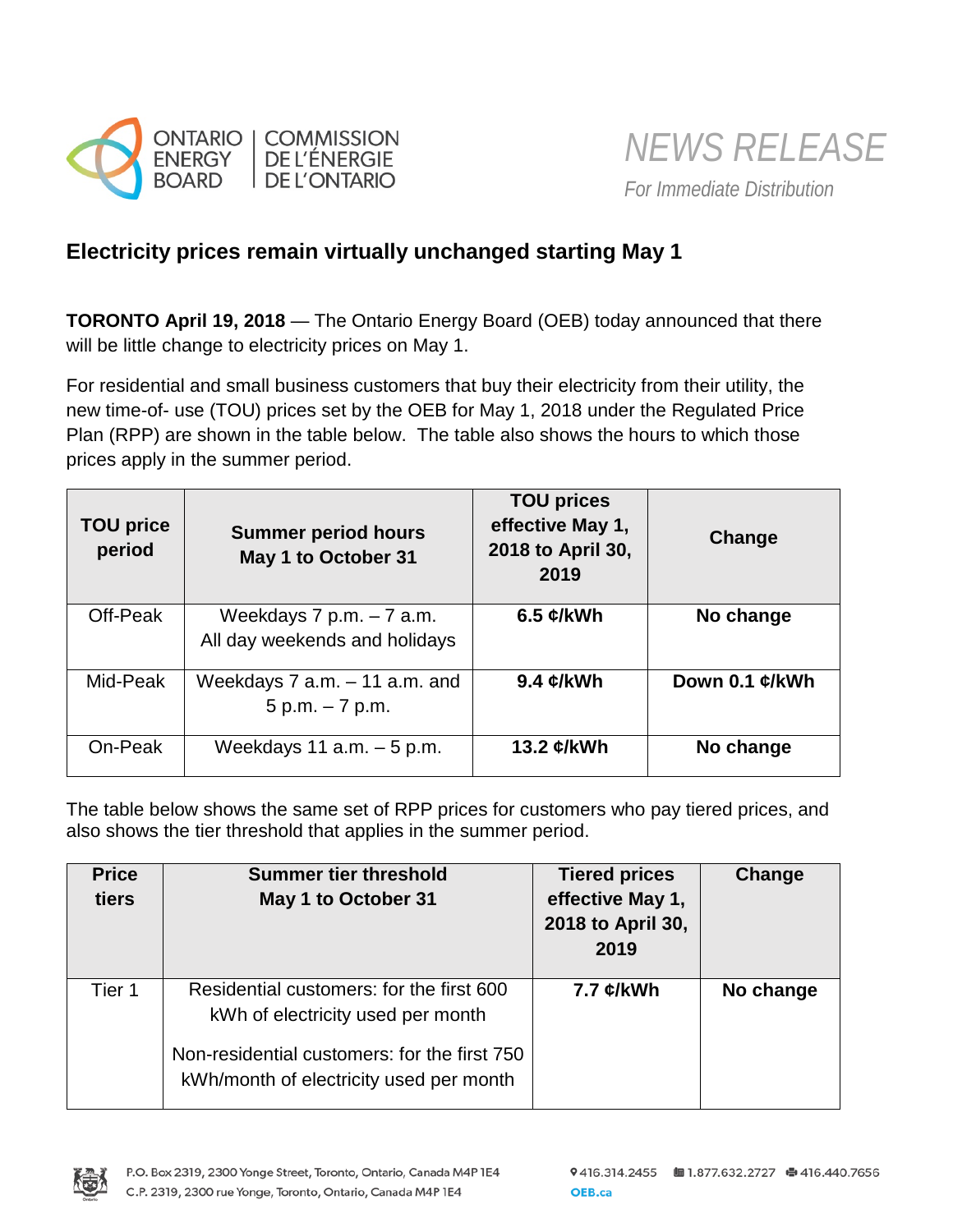| Tier 2 | Residential customers: for electricity used<br>above 600 kWh/month     | 8.9 $\mathcal{C}/kWh$ | <b>Down 0.1</b><br>¢/kWh |
|--------|------------------------------------------------------------------------|-----------------------|--------------------------|
|        | Non-residential customers: for electricity<br>used above 750 kWh/month |                       |                          |

As required under the *Ontario Fair Hydro Plan Act, 2017,* the OEB has set the RPP (TOU and tiered) prices such that the monthly bill for the proxy customer described under the *Ontario Fair Hydro Plan Act, 2017* increases by the rate of inflation relative to the bill on July 1, 2017.

The RPP prices apply to residential and small business customers that buy their electricity from their utility. For other customers that are eligible under the *Ontario Fair Hydro Plan Act, 2017,*  the OEB sets a credit that reduces their Global Adjustment (GA) charges. These customers include those that are eligible for the RPP but have chosen a contract with an energy retailer or market-based pricing. The credit is designed to provide these customers with a level of benefit that corresponds with the benefit being provided to the proxy customer through the RPP prices announced today. The GA credit set by the OEB effective May 1, 2018 is \$44.38/MWh or 4.4 ¢/kWh. It is based on the difference between what RPP prices would have been on May 1, 2018 without the *Ontario Fair Hydro Plan Act, 2017* and the new RPP prices that have been set by the OEB effective May 1, 2018.

The new RPP prices and the GA credit will be in effect until April 30, 2019.

## **Additional Information and Resources**

- [Backgrounder](https://www.oeb.ca/sites/default/files/backgrounder-rpp-20180419.pdf)
- [Rate Comparison Charts](https://www.oeb.ca/rates-and-your-bill/electricity-rates/electricity-rate-comparison) See how Ontario's electricity rates compare to other jurisdictions.

## **About the Ontario Energy Board**

The OEB is the independent regulator of Ontario's electricity and natural gas sectors. It protects consumers and makes decisions that serve the public interest. Its goal is to promote a sustainable and efficient energy sector that provides consumers with reliable energy services at a reasonable cost.

## **Contact Us**

For more information, please visit the OEB website at **oeb.ca** or call us directly at 1-877-632-2727 (toll-free).

### **Media Inquiries**  Phone : 416-544-5171 Email : oebmedia@oeb.ca